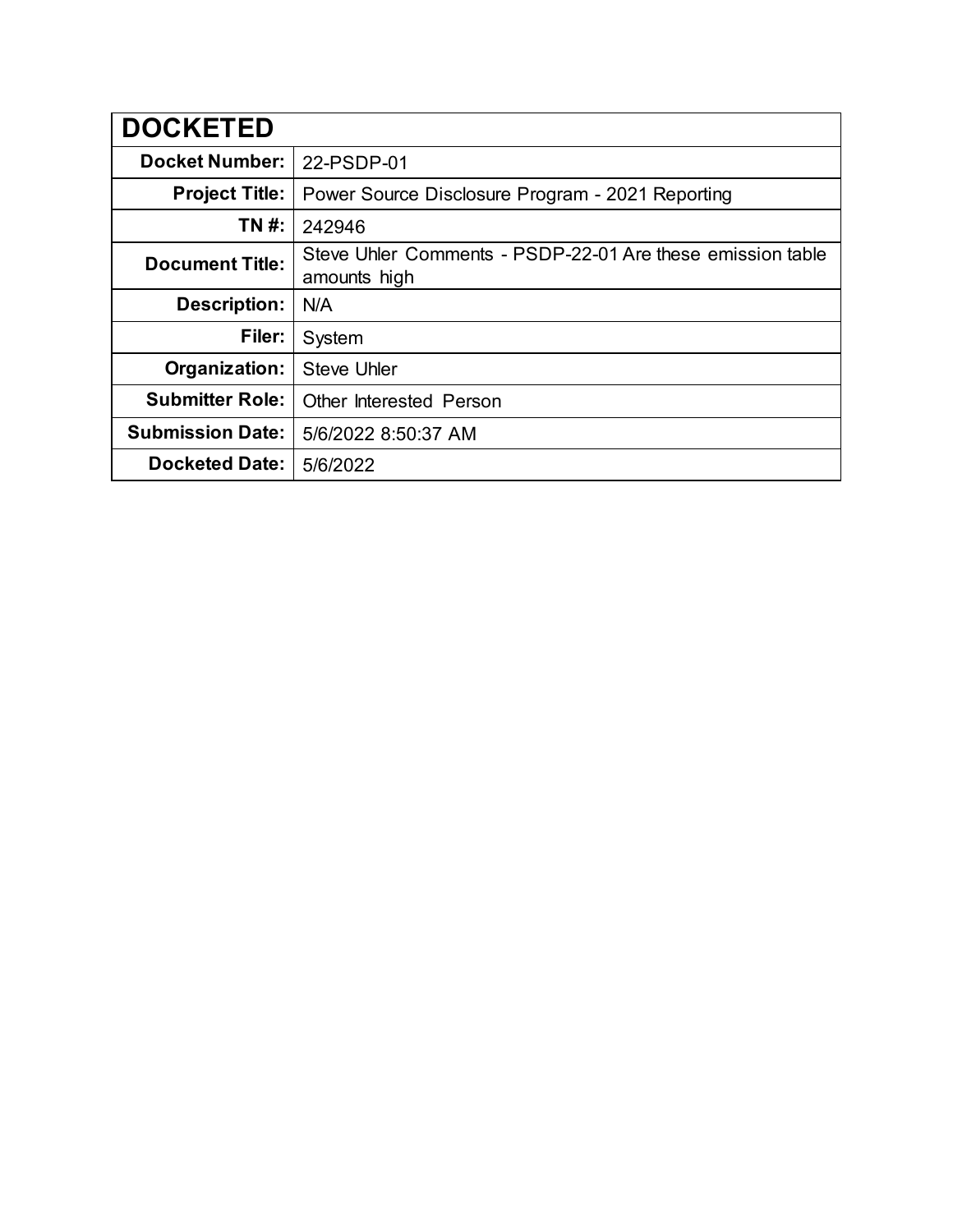**Comment Received From: Steve Uhler** Submitted On: 5/6/2022 Docket Number: 22-PSDP-01

## PSDP-22-01 Are these emission table amounts high

PSDP-22-01 Are these emission table amounts high?

How were these power plant GHG emissions calculated?

Additional submitted attachment is included below.